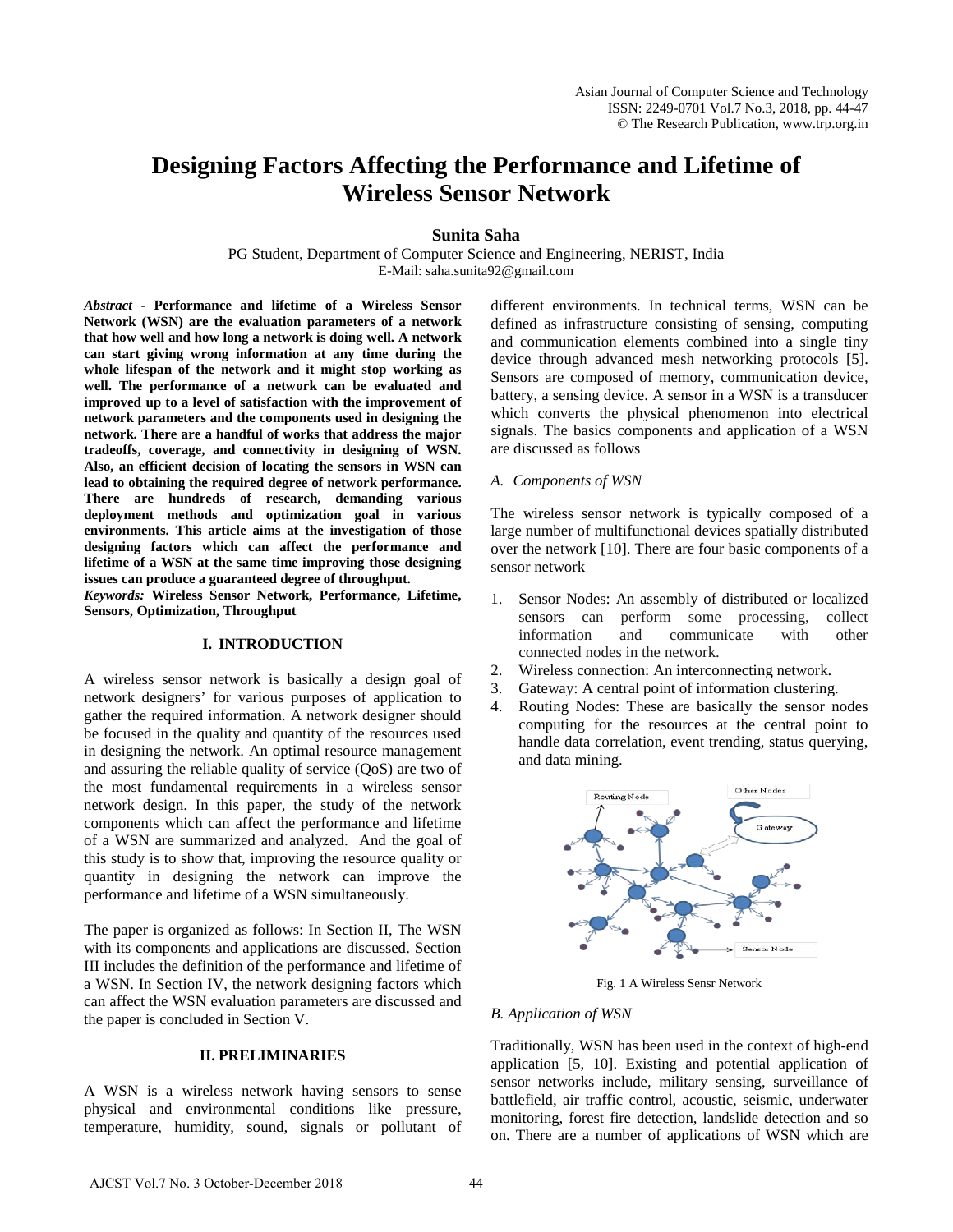categorized in a particular domain and a short list is given as follows

- 1. Military applications
- 2. Surveillance of Battlefield
- 3. Environmental applications
- 4. Health applications
- 5. Commercial applications and so on.

## **III. PERFORMANCE AND LIFETIME OF A WSN**

The performance [7] of a WSN is how well a network can sense the events producing a good degree of throughput. A good degree of performance of a WSN assures Quality of Coverage (QoC) and Quality of Network Connectivity (QoN) improving the throughput of the network [13]. And the lifetime of a WSN is the time span of a network i.e. how long a network can produce a throughput. It depends on the performance of the network and the components of a WSN used while designing the network. The performance and lifetime of a WSN are mainly dealing with two basic factors of the network's nodes i.e. Coverage and Connectivity between the sensor nodes. Sensor nodes have both sensing ability and communication ability. The main concerns in the Wireless Sensor Network are Coverage, Connectivity and Lifetime. Embedding the concern about Coverage, Connectivity and Lifetime together into one simple parameter would help much on analyzing the performance of a given network. So, it can be stated directly that Coverage and Connectivity are basic requirements in a Wireless Sensor Network. The lifetime of a network is proportional to the performance of the network. It can be maximized only improving the network performance and using fault-tolerant sensors in designing the network.

# **IV. EVALUATION OF A WSN**

A WSN can be evaluated based on the parameters, network performance and lifetime of the network. There are various factors which may affect the performance and lifetime of a WSN. But some factors which are related with designing phase of the network. The various network designing factors which can affect the performance and lifetime of a WSN are investigated as follows

# *A. Coverage and Connectivity of WSN*

Coverage and Connectivity of a WSN are not unrelated problems. Together coverage and connectivity can be considered as a measurement of QoS [13]. Coverage is mainly interpreted as how well a sensor network will monitor a field of interest. The degree of sensor coverage is a key performance metric of a WSN.

Sensor coverage can be formulated basically into three types: area coverage, point coverage and barrier coverage [2]. Various applications may demand different types of sensor coverage. Area coverage ensures full coverage avoiding coverage holes. A set of target points must be covered in case of point coverage. The goal of barrier coverage is to minimize the probability of undetected events which passes through the boundary formed by the network. Delaunay Triangulation has become the center of attraction for solving coverage problems in WSN with a guaranteed quality of coverage (QoC) [8, 15, 17, and 18].

Connectivity concerns with delivering the sensed data from the source sensor to the destination via radio transmission. Hence, connectivity speaks to how well the sensors are connected to each other so that communication [20] during the lifetime of the network goes on smoothly. A moderate loss in coverage may be tolerated by applications but a loss in connectivity can be fatal as it can render the entire portion of the network useless as sensing data is unable to reach the base station.

Coverage and connectivity are the basic network parameters which are analyzed and optimized in most of the research, to show the effectiveness of the proposed problems. The goal of the improvement of network performance is to have a globally connected network while optimizing the coverage at the same time. Therefore, maximizing Coverage as well as maintaining network Connectivity using the resource constrained nodes is a non-trivial problem.

# *B. Sensor Deployment in WSN*

Localization of the sensors is the fundamental issue to be solved in a WSN. A proper deployment scheme can reduce the complexity of problems in a WSN. To obtain a satisfied QoS [12, 17] of a Wireless Sensor Network, an effective sensor placement is essential for various applications. There are many factors which may affect the placement method in a WSN leading to low network performance. Node deployment using Delaunay Triangulation may give a guaranteed quality of coverage [18, 19].

There are basically two types of sensor node deployment

- 1. Static deployment
- 2. Dynamic deployment.

Static deployment considers deterministic deployment and random deployment [3, 6]. Deterministic deployment assures the uniform sensing in a suitable location according to an optimization strategy. Random deployment is used normally for the inaccessible zones. And the dynamic deployment ensures maximum performance [6] as sensor nodes automatically move to a proper location to sense the Field of Interest (FoI). The deployment problem in a WSN is considered as an NP-hard problem which can be solved applying a heuristic approach. Making a good decision of the placement of the sensor in a WSN can give a higher degree of performance of the network providing a long lifetime. Designing Factors Affecting the Performance and Lifetime of Wireles Sensor Nework<br>
list is given a which passes through the boundary formed ty the neuron-<br>
Ligning Covening Packalla Designing Factors (LyC) R, 15, 17, and

## *C. Sensing Quality*

In general, the reading of a sensor node exhibits unreliability which is dependent on the distance between the sensor and target to be sensed, as studied in a wide range of application. Therefore, accuracy in data acquisition often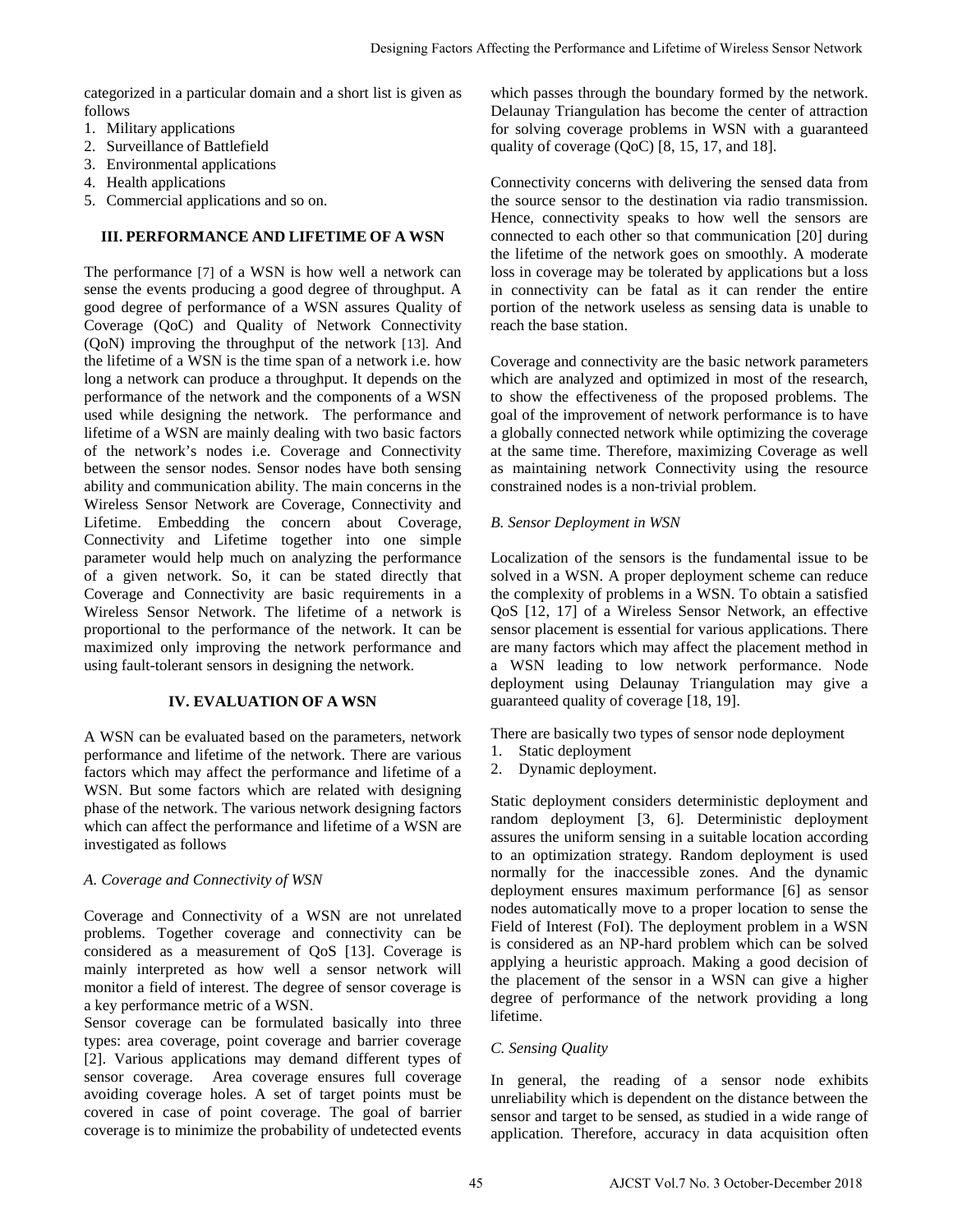varies with a given set of sensors for different environments. The ability of a sensor to sense the target field can give the measurement of a network performance. In [11], the sensing quality of the sensors was used as a measuring tool to prove the effectiveness of the proposed algorithm.

Optimal sensor deployment problem was formulated by introducing a general function to calculate the sensing unreliability of the network on the field of interest. The effectiveness of the work was shown computing the deployment on different 3D surfaces which minimized the overall sensing unreliability of the network. A good degree of sensing quality of the network can result in a quality of network performance and lifetime. Sunita Saha<br>
simina with a given set of sensors for different<br>
mvironments. The ubility of a sensor to sense the target<br>
mvironments. The ubility of a sensor to sense the target<br>
independent and the different politic of a

# *D. Sensor Count*

The sensor count in a WSN has a direct impact on the network performance. Using a possible minimum set count covering maximum geographical coverage leads to minimum set coverage (MSC) problem [12]. More numbers of sensors in a network can lead to a variety of problems in a WSN as follows

- 1. Link failure between a single pair of a node can affect the network performance and can make the network idle.
- 2. Energy Consumption
- 3. Expensive
- 4. Coverage overlapping
- 5. Network congestion etc.

Use of fault-tolerant sensors, while designing the network can reduce the link failure between sensors giving up to a certain satisfactory level of network performance. In [10], the problem of MSC i.e. solved in the node placement phase itself. Solution to the MSC problem resulted in a good degree of network performance minimizing the energy consumption and improved the of coverage rate.

# *E. Superposition of Sensor Nodes in WSN*

Superposition of sensor nodes is defined as the area coverage by two or more than two sensor nodes. Superposition can be solved by improving the node deployment strategy [14]. Proper spacing between the sensors with respect to the sensing radius can minimize the energy consumption in the network which leads to a good degree of network performance.

# *F. Sensor Type*

Each sensor node in a WSN can be equipped with a variety of sensors such as acoustic, seismic, infrared, camera, heat, temperature or pressure. A low power sensor node in WSN requires minimum consumption of energy [9]. Depending on the FoI and target to be sensed, use of an appropriate type of sensor, in designing the network can give an efficient result in a WSN. A high power expensive sensor may result in a good network performance with high QoS in some critical FoI.

## *G. Boundary of the FoI*

Advancement in technology has reached up to a level that chosen FoI such as underwater monitoring, dense forest, hilly surface, or an inaccessible area like war zone etc. can be challenging and surprising. Sensor node deployment strategies [17] are different for different FoI. Performance of a network in a 2D plane is less competitive than on 3D surfaces, hilly terrains. Components used in designing of a WSN, should be with respect to the environment [16] and target to be sensed.

## *H. Presence of Obstacles in the FoI*

Presence of obstacles is obvious if the FoI is a highly competitive one. Due to the presence of interference in FoI, the location of the sensor will be changed which will have a direct effect on the network performance and lifetime of the network. In [4], sensor nodes were placed based on DT-Score algorithm i.e. planning the position of sensors in the environment with obstacles, which improved the network performance.

## *I. Terrain Shape*

Modeling of a terrain is a traditional design method to approximate a 3D object and making it a computersimulated environment to work on. To work on some inaccessible 3D surfaces or critical field it is necessary to design the network in a computer-simulated environment with a few information of that field before designing the real network. Approximation of the terrain shape may affect the localization of the sensors in that real environment leading to the network performance a low one. In [13], the problem of deployment on terrains was showed. The location of the sensors was determined with a multiobjective genetic algorithm by utilizing the novel wavelet transform based mutation operator.

## *J. Routing Algorithms*

Routing is the fundamental factor in the network performance computation of routing environment [10]. This is the working principle of the routers where to send the information next selecting an optimal path or the best path with respect to the data. There are various algorithms have been proposed for optimal path for sending the information to the next node with respect to the network application [21]. The key factors of routing algorithms are Hop count, Metrics, Administrative distance, Routing loops, bandwidth, delay etc. A good routing algorithm based on the application of the network can increase the network performance.

# *K. Energy Consumption in WSN*

Energy consumption [14, 9] is related to the states of the sensors in a WSN. In WSN, sensors dissipate energy while